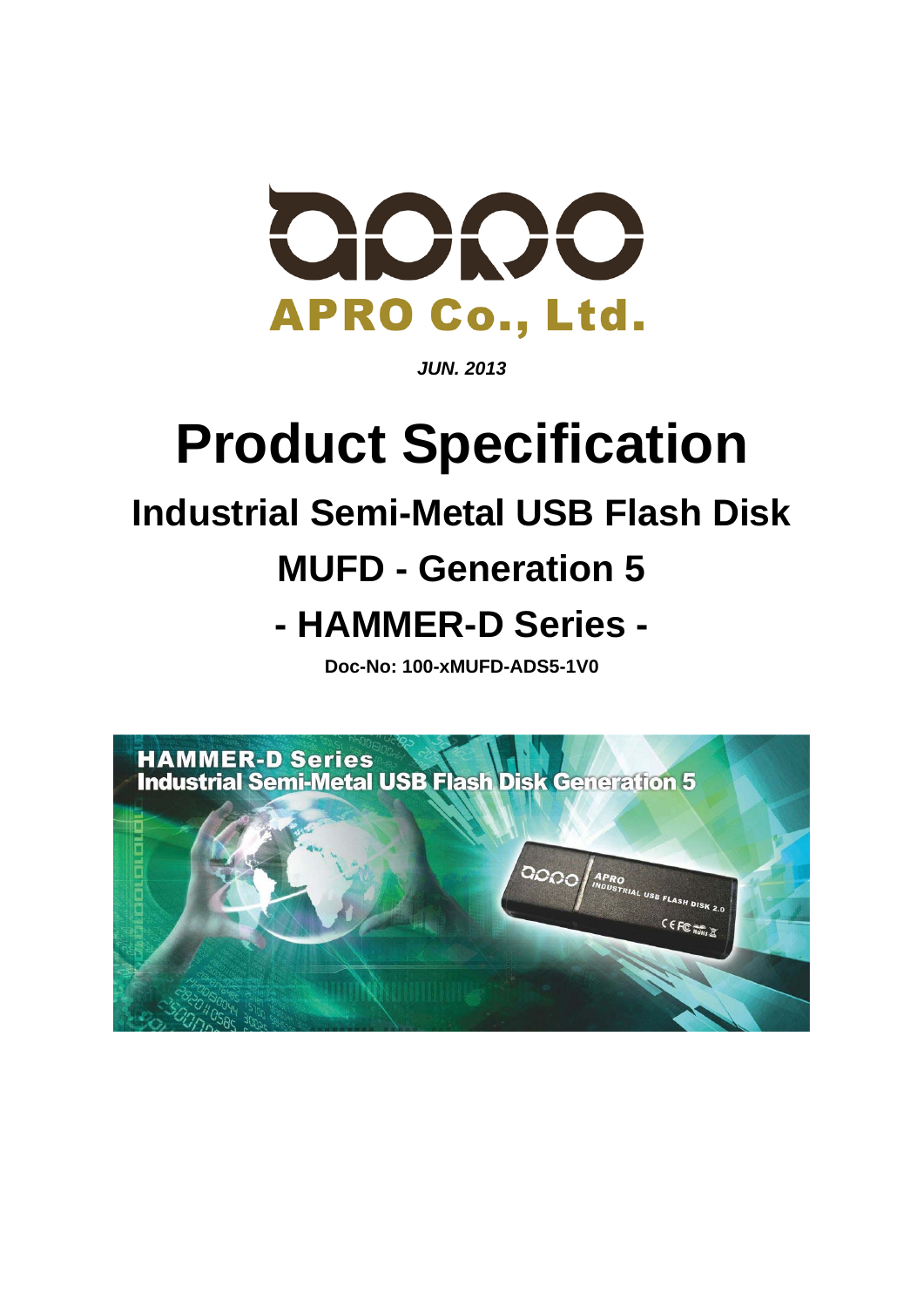*This document is for information use only and is subject to change without prior notice. APRO Co., Ltd. assumes no responsibility for any errors that may appear in this document, nor for incidental or consequential damages resulting from the furnishing, performance or use of this material. No part of this document may be reproduced, transmitted, transcribed, stored in a retrievable manner or translated into any language or computer language, in any form or by any means, electronic, mechanical, magnetic, optical, chemical, manual or otherwise, without the prior written consent of an officer of APRO Co., Ltd..* 

*All parts of the APRO documentation are protected by copyright law and all rights are reserved.* 

*Product names mentioned herein are for identification purposes only and may be trademarks and/or registered trademarks of their respective companies.* 

*© 2013 APRO Corporation. All rights reserved.* 

*Revision History* 

| <b>Rev.</b>      | <b>Description</b>      | Update     |
|------------------|-------------------------|------------|
| $\cdot$ . $\cup$ | <b>Initial Released</b> | 2013/06/11 |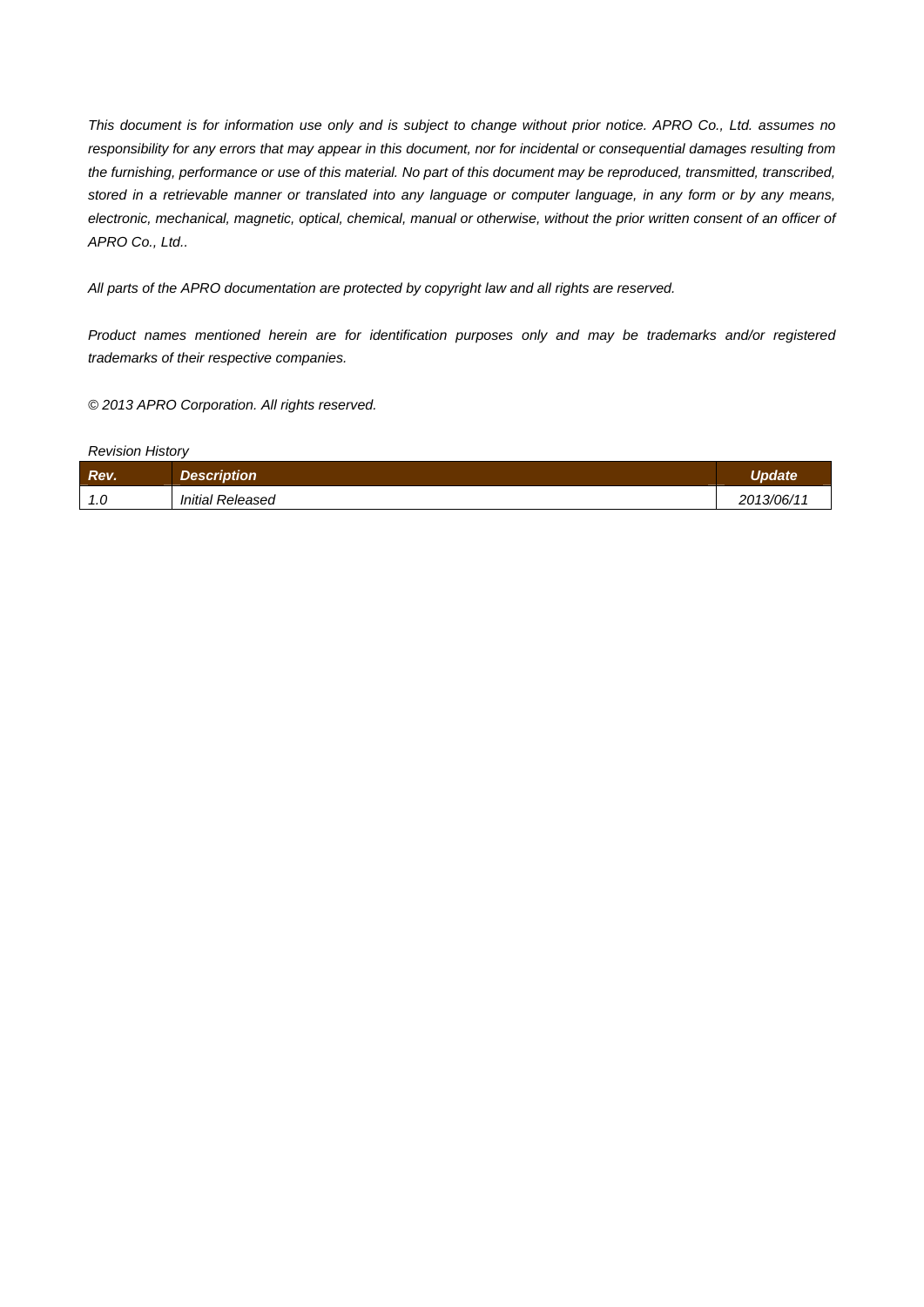## **CONTENTS**

| $\mathbf{1}$ . |                                                                     |
|----------------|---------------------------------------------------------------------|
| 1.1.           |                                                                     |
| 1.2.           |                                                                     |
| 2.             |                                                                     |
| 2.1.           |                                                                     |
| 2.2.           |                                                                     |
| 2.3.           |                                                                     |
| 2.4.           |                                                                     |
| 2.5.           |                                                                     |
| 2.6.           |                                                                     |
| 3 <sub>r</sub> |                                                                     |
| 3.1.           |                                                                     |
| 3.2.           |                                                                     |
| 4.             |                                                                     |
| 4.1.           |                                                                     |
| 4.2.           |                                                                     |
|                |                                                                     |
|                |                                                                     |
|                |                                                                     |
|                |                                                                     |
|                |                                                                     |
|                |                                                                     |
|                |                                                                     |
|                | APPENDIX C. AFTER SERVICE ………………………………………………………………………………錯誤! 尚未定義書籤。 |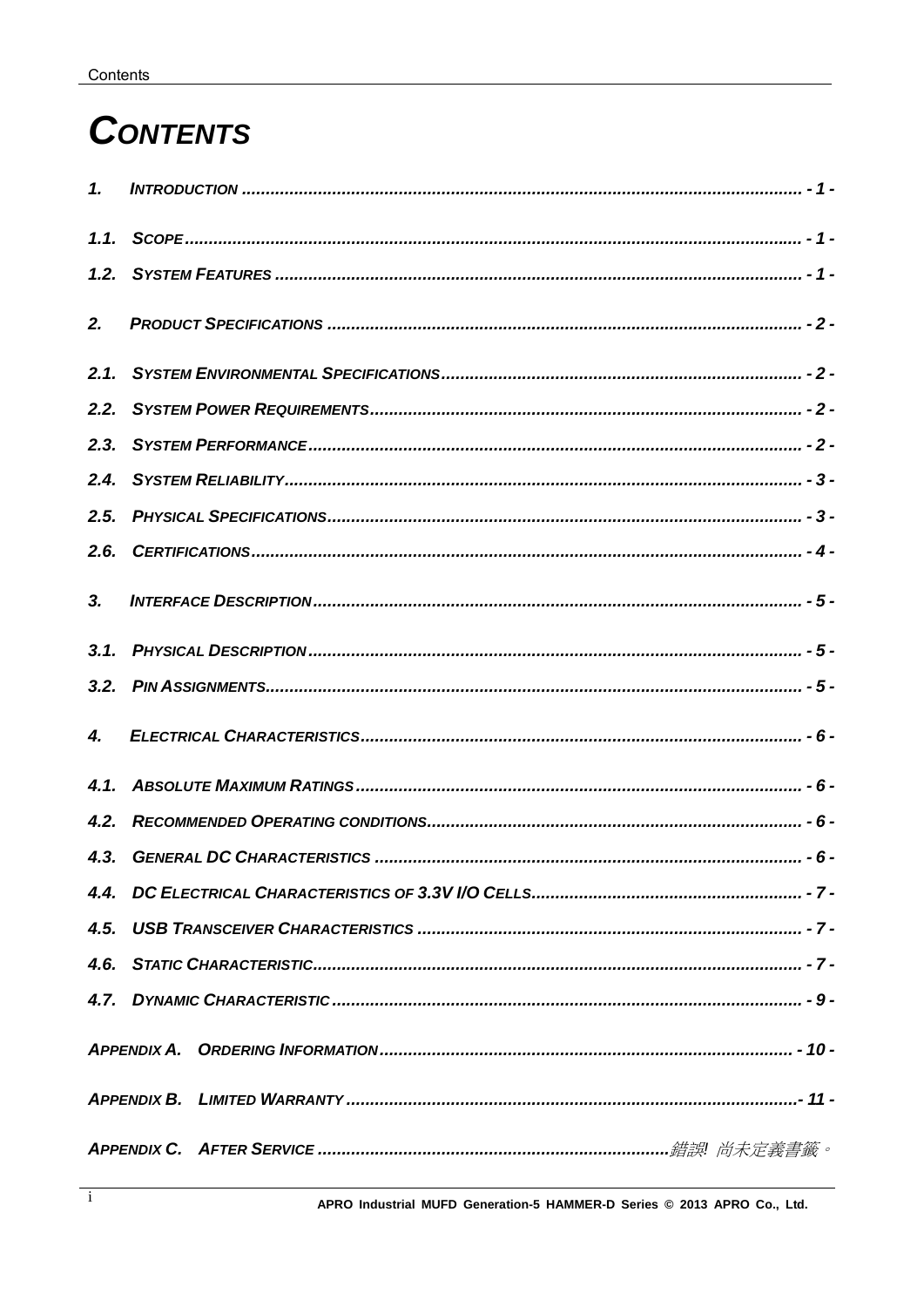## *1. Introduction*

MUFD - Generation 5–HAMMER-D Series, is specified as 2.0 High Speed Device, Mass Storage Class; USB-IF (USB Implementers Forum), WHQL (Window Hardware Quality Labs) and EMI tests certified. Also, its random access performance exceed the minimum requirement of Read Boost feature found in Microsoft Vista operating system, in which randomly access blocks of information are saved into MUFD - Generation 5 for boosting up the average performance. They are available in 128MB, 256MB, 512MB, 1GB, 2GB, 4GB, and 8GB capacities by Samsung SLC Flash IC. The MUFD - Generation 5 - HAMMER-D Series also offers unique customization for OEM customers by laser markings.

#### **1.1.** *Scope*

This document describes the key features and specifications of MUFD – Generation 5 – HAMMER-D Series.

#### **1.2.** *System Features*

- USB 2.0 interface downwards compatible to USB 1.1
- USB 2.0 Mass Storage compliant
- LED indicates the usage status of USB Flash Disk
- Standard grade operating temperature  $0^{\circ}$ C ~ 70°C and industrial grade -40°C ~ +85°C
- Support partition management for Disk Lock and Password Protection
- Supports Ready Boost for Microsoft Vista O.S.
- Capacities from 128MB to 8GB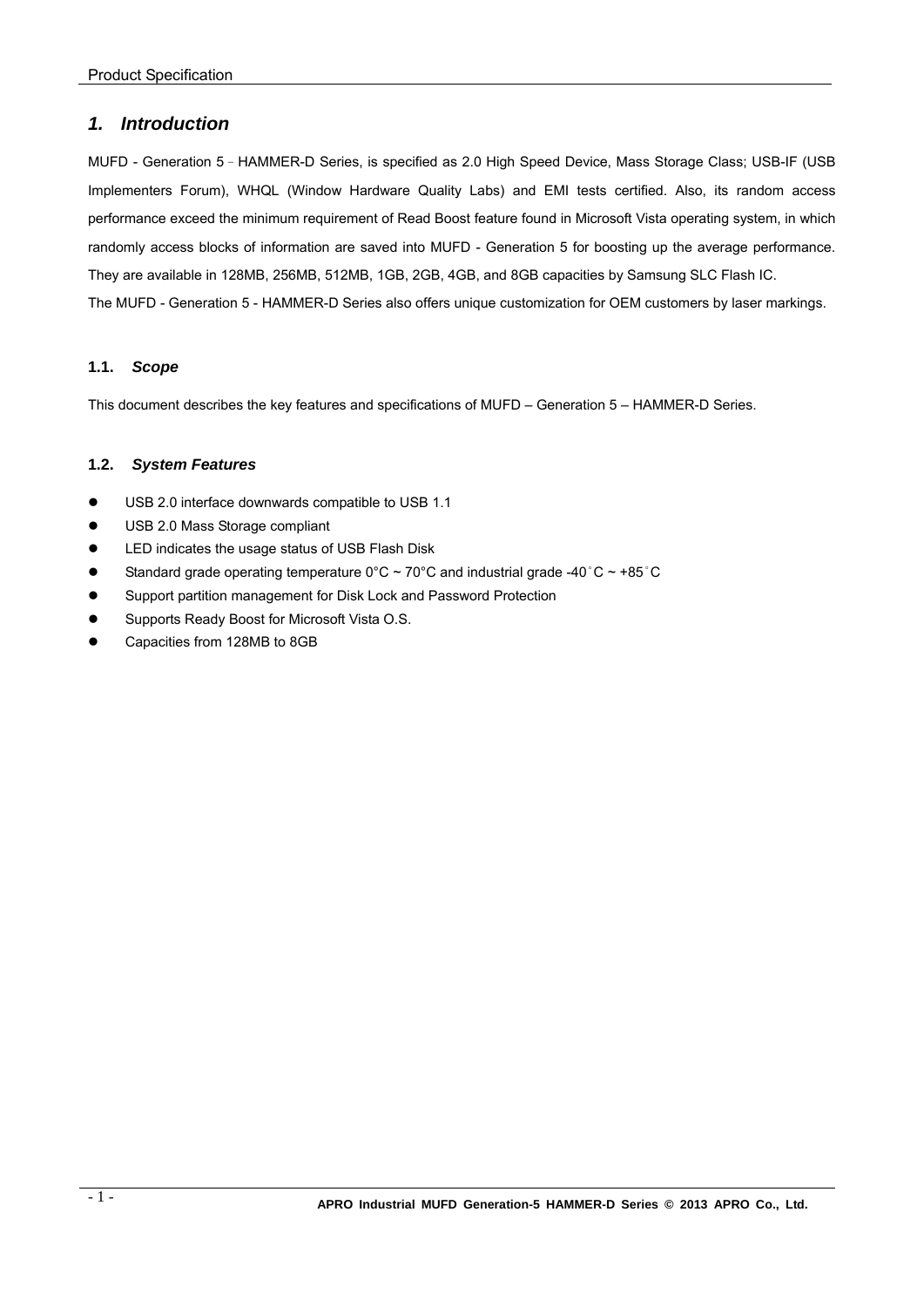## *2. Product Specifications*

For all the following specifications, values are defined at ambient temperature and nominal supply voltage unless otherwise stated.

## **2.1.** *System Environmental Specifications*

| Table T. Environmental Specification |                                                  |                                            |  |
|--------------------------------------|--------------------------------------------------|--------------------------------------------|--|
| <b>Temperature</b>                   | <b>Standard grade operating temperature:</b>     | $0^\circ \text{C} \sim +70^\circ \text{C}$ |  |
|                                      | <b>Standard grade non-operating temperature:</b> | $-20^{\circ}$ C ~ +80 $^{\circ}$ C         |  |
|                                      | Industrial grade operating temperature :         | $-40^{\circ}$ C ~ +85 $^{\circ}$ C         |  |
|                                      | Industrial grade non-operating temperature :     | $-50^{\circ}$ C ~ +95°C                    |  |
| <b>Humidity</b>                      | <b>Operating &amp; Non-operating:</b>            | $10\% \sim 95\%$ non-condensing            |  |
| <b>Vibration</b>                     | <b>Operating &amp; Non-operating:</b>            | 15G peak-to-peak maximum                   |  |
| <b>Shock</b>                         | <b>Operating &amp; Non-operating:</b>            | 1,500 G maximum                            |  |

## *Table 1: Environmental Specification*

## **2.2.** *System Power Requirements*

#### *Table 2: Power Requirement*

| DC Input Voltage (VCC) 100mV max. ripple(p-p) |                      | 5V±10%  |  |
|-----------------------------------------------|----------------------|---------|--|
|                                               | Idle Mode:           | 68.3 mA |  |
| +5V Current                                   | <b>Reading Mode:</b> | 78.2 mA |  |
| (Maximum average value)                       | <b>Writing Mode:</b> | 80.5 mA |  |

#### **2.3.** *System Performance*

|  | <b>Table 3: System Performances</b> |
|--|-------------------------------------|
|--|-------------------------------------|

| <b>Performance</b> | <b>Sequent Speed (MB/Sec.)</b> |              |  |  |
|--------------------|--------------------------------|--------------|--|--|
| (KB/sec)           | Read                           | <b>Write</b> |  |  |
| <b>128MB</b>       | 16.4                           | 6.4          |  |  |
| <b>256MB</b>       | 16.4                           | 6.4          |  |  |
| 512MB              | 17.7                           | 9.3          |  |  |
| 1GB                | 17.6                           | 5.7          |  |  |
| 2GB                | 18.1                           | 14.8         |  |  |
| 4GB                | 20.1                           | 20.0         |  |  |
| 8GB                | 15.6                           | 15.0         |  |  |

#### *Note:*

*(1). All values quoted are typically at 25*℃ *and nominal supply voltage.* 

*(2). The Max. Performance was tested by SiSoftware Sandra /File Benchmark*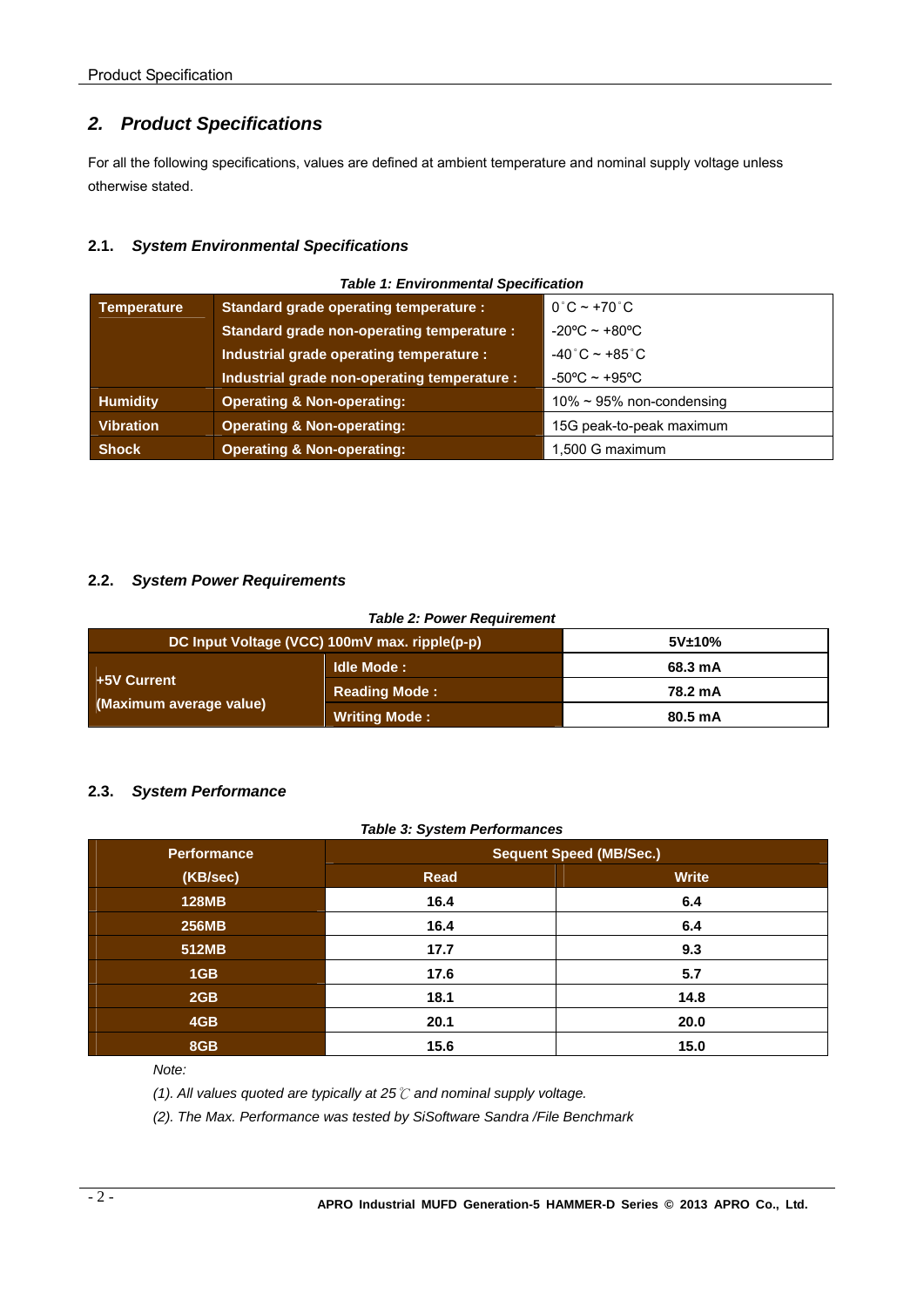## **2.4.** *System Reliability*

| Table 4: System Reliability                |                                                                          |  |  |
|--------------------------------------------|--------------------------------------------------------------------------|--|--|
| <b>MTBF</b>                                | >1,000,000 hours                                                         |  |  |
| <b>Wear-leveling Algorithms</b><br>Dynamic |                                                                          |  |  |
|                                            | Greater than 2,000,000 cycles Logically contributed by Wear-leveling and |  |  |
| Endurance                                  | advanced bad sector management                                           |  |  |
| <b>Data Retention</b>                      | 10 years                                                                 |  |  |

#### *Table 4: System Reliability*

## **2.5.** *Physical Specifications*

Refer to Table 5 and see Figure 1 for USB Flash Disk physical specifications and dimensions.

| <b>Table 5: Physical Specifications</b> |          |  |
|-----------------------------------------|----------|--|
| <b>APRO Industrial USB Flash Disk</b>   |          |  |
| Length:                                 | 47.30 mm |  |
| Width:                                  | 17.60 mm |  |
| <b>Thickness:</b>                       | 8.40 mm  |  |
| Weight:                                 | 15.0 g   |  |



*Figure 1: MUFD Generation 5 Dimensions*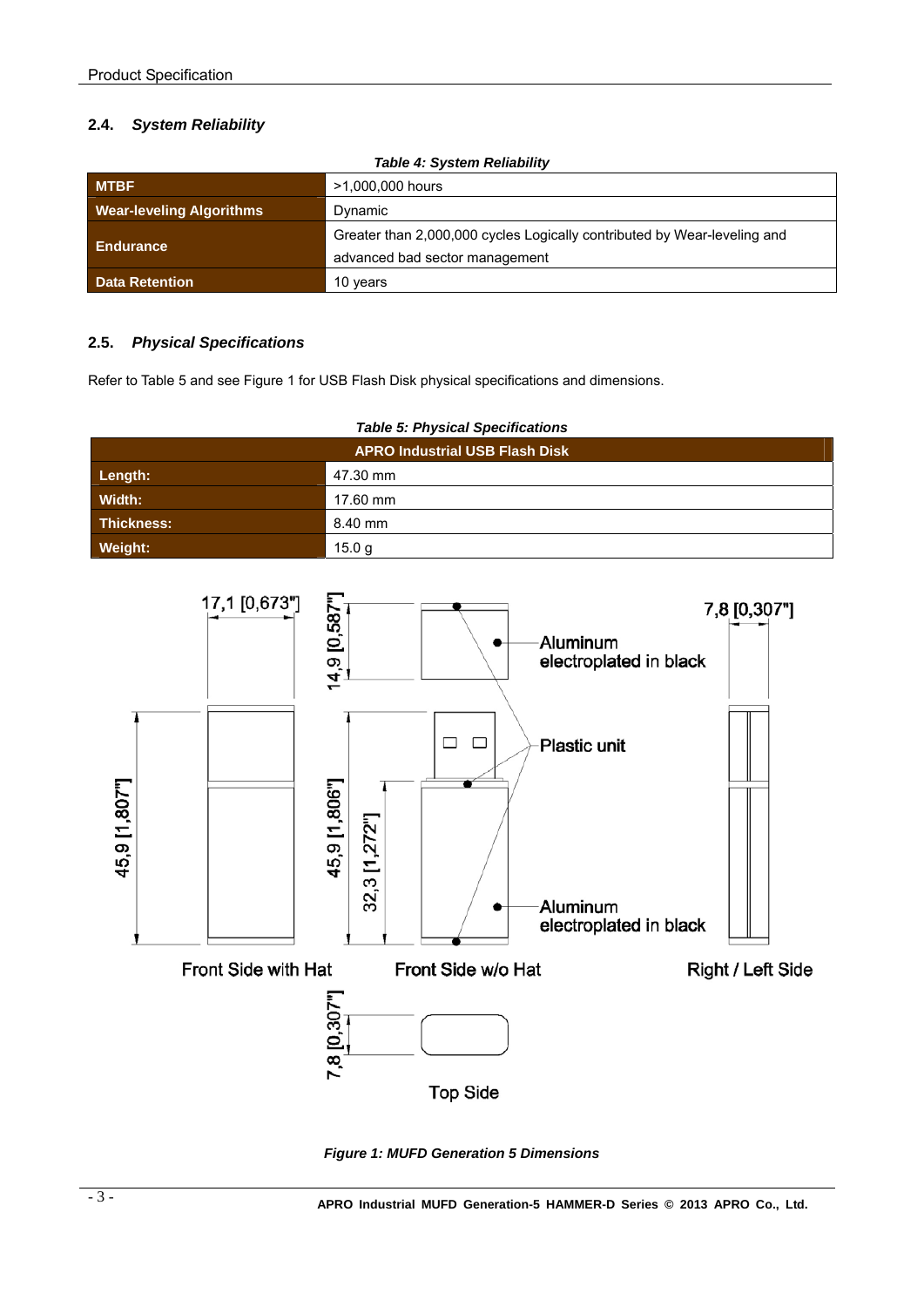## **2.6.** *Certifications*

## *2.6.1. EMC / Verification No.: EM/2007/90094C*

APRO MUFD - Generation 5 - HAMMER-D Series products meet the requirements of the below standards and hence fulfills the requirements of EMC Directive 2004/108/EC requirements.

| <b>Parameter</b> | <b>Standard</b>                        |
|------------------|----------------------------------------|
| Emission         | EN55022: 1998+A1: 2000+A2:2003 Class B |
|                  | EN55024: 1998+A1: 2001+A2:2003         |
| Immunity         | IEC61000-4-2: 1995+A1:1998+A2:2000     |
|                  | IEC61000-4-3: 2002+A1:2002             |

## *Table 6: APRO MUFD Electromagnetic Compatibility*

## *2.6.2. FCC / Declaration No.: EM/2007/70044C*

In the configuration tested the APRO MUFD - Generation 5 - HAMMER-D Series complied with the standards **FCC Part 15: 2006, Subpart B, Class B.** 

## *2.6.3. RoHS*

Directive of the European Parliament of the Council on the Restriction of the Use of Certain Hazardous Substances in Electrical and Electronic Equipment, 2002/95/EC (RoHS).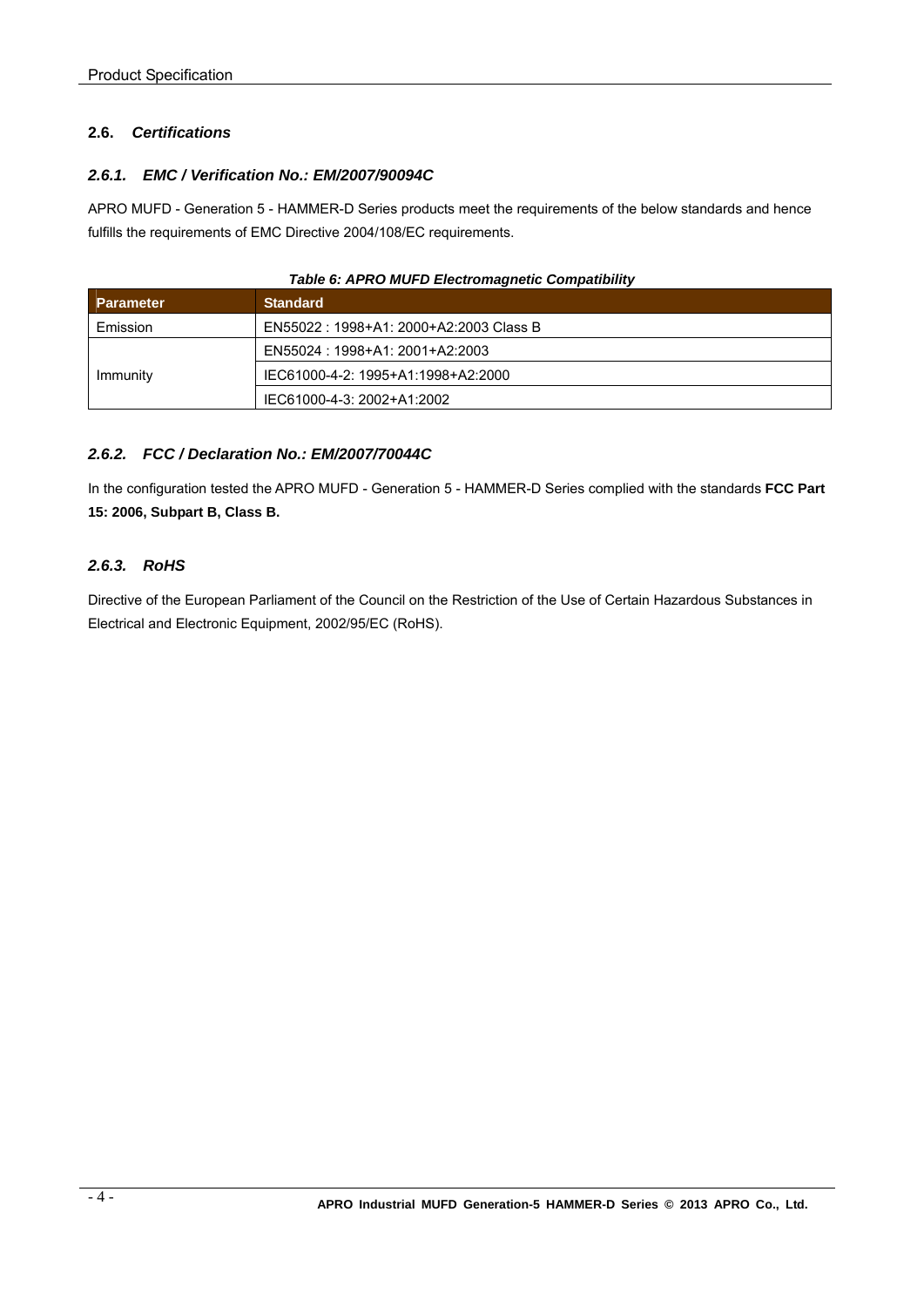## *3. Interface Description*

## **3.1.** *Physical Description*

The host is connected to the MUFD - Generation 5 - HAMMER-D Series using a Type A female USB connector.

## **3.2.** *Pin Assignments*

## *Table 7: Pin Assignments of USB 2.0*

| <b>Pin Number</b> | <b>Pin Name</b> | <b>Function</b>                |  |
|-------------------|-----------------|--------------------------------|--|
| Pin 1             | <b>Vcc</b>      | Power                          |  |
| Pin <sub>2</sub>  | USB-            | The pairs are used to transmit |  |
| Pin <sub>3</sub>  | $USB +$         | Address, Data and Command.     |  |
| Pin 4             | <b>Vss</b>      | Ground                         |  |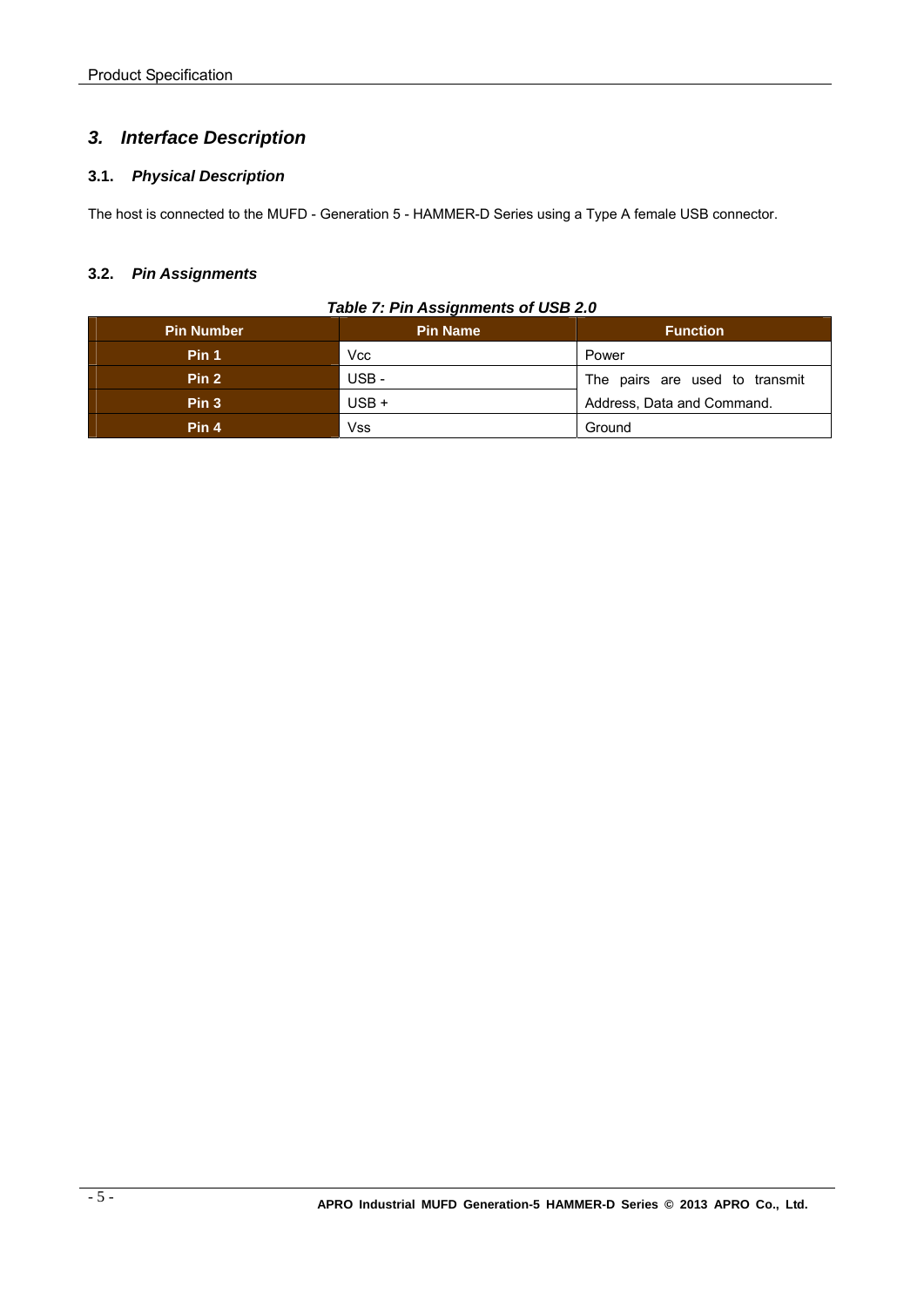## *4. Electrical Characteristics*

## **4.1.** *Absolute Maximum Ratings*

| <b>Table 8: Absolute Maximum Ratings</b> |                       |                                    |              |  |
|------------------------------------------|-----------------------|------------------------------------|--------------|--|
| <b>SYMBOL</b>                            | <b>PARAMETER</b>      | <b>RATING</b>                      | <b>UNITS</b> |  |
| AV <sub>DD5V</sub>                       | 5V Power Supply       | $-0.25$ to A <sub>DDH</sub> + 0.25 |              |  |
| V <sub>DDH</sub>                         | Power Supply          | $-0.3$ to $V_{DDH}$ + 0.3          |              |  |
| $V_{\text{IN}}$                          | Input Signal Voltage  | $-0.3$ to 3.6                      |              |  |
| $V_{OUT}$                                | Output Signal Voltage | $-0.3$ to $V_{DDH}$ + 0.3          |              |  |
| $\mathsf{T}_{\text{STG}}$                | Storage Temperature   | $-40$ to 150                       | °C           |  |
| V <sub>DD3V</sub>                        | 3.3V Power Supply     | 250                                | mA           |  |
| $V_{18}$                                 | 1.8V Power Supply     | 250                                | mA           |  |

## **4.2.** *Recommended Operating conditions*

#### *Table 9: Recommended Operating Conditions*

| <b>SYSMBOL</b>     | <b>PARAMETER</b>             | <b>MIN</b> | <b>TYP</b> | <b>MAX</b> | <b>UNITS</b> |
|--------------------|------------------------------|------------|------------|------------|--------------|
| AV <sub>DD5V</sub> | 5V Power Supply              | 4.00       | 5.0        | 5.25       |              |
| V <sub>DDH</sub>   | Power Supply                 | 3.0        | 3.3        | 3.6        |              |
| $V_{DD}$           | <b>Digital Supply</b>        | 1.62       | 1.8        | 1.98       |              |
| $V_{IN}$           | Input Signal Voltage         | 0          | 3.3        | 3.6        |              |
| l opr              | <b>Operating Temperature</b> |            |            | 70         | $\sim$       |

## **4.3.** *General DC Characteristics*

## *Table 10: General DC Characteristics*

| <b>SYMBOL</b>    | <b>PARAMETER</b>                            | <b>CONDITIONS</b>          | <b>MIN</b> | <b>TYP</b> | <b>MAX</b> | <b>UNITS</b> |
|------------------|---------------------------------------------|----------------------------|------------|------------|------------|--------------|
| <sup>I</sup> IN  | Input current                               | No pull-up or<br>pull-down | $-10$      | ±1         | 10         | $\mu$ A      |
| loz              | Tri-state leakage current                   |                            | $-10$      | ±1         | 10         | $\mu$ A      |
| $C_{IN}$         | Input capacitance                           | Pad Limit                  |            | 2.8        |            | $\rho$ F     |
| $C_{OUT}$        | Output capacitance                          | Pad Limit                  |            | 2.8        |            | $\rho$ F     |
| C <sub>BID</sub> | <b>Bi-directional buffer</b><br>capacitance | Pad Limit                  |            | 2.8        |            | $\rho$ F     |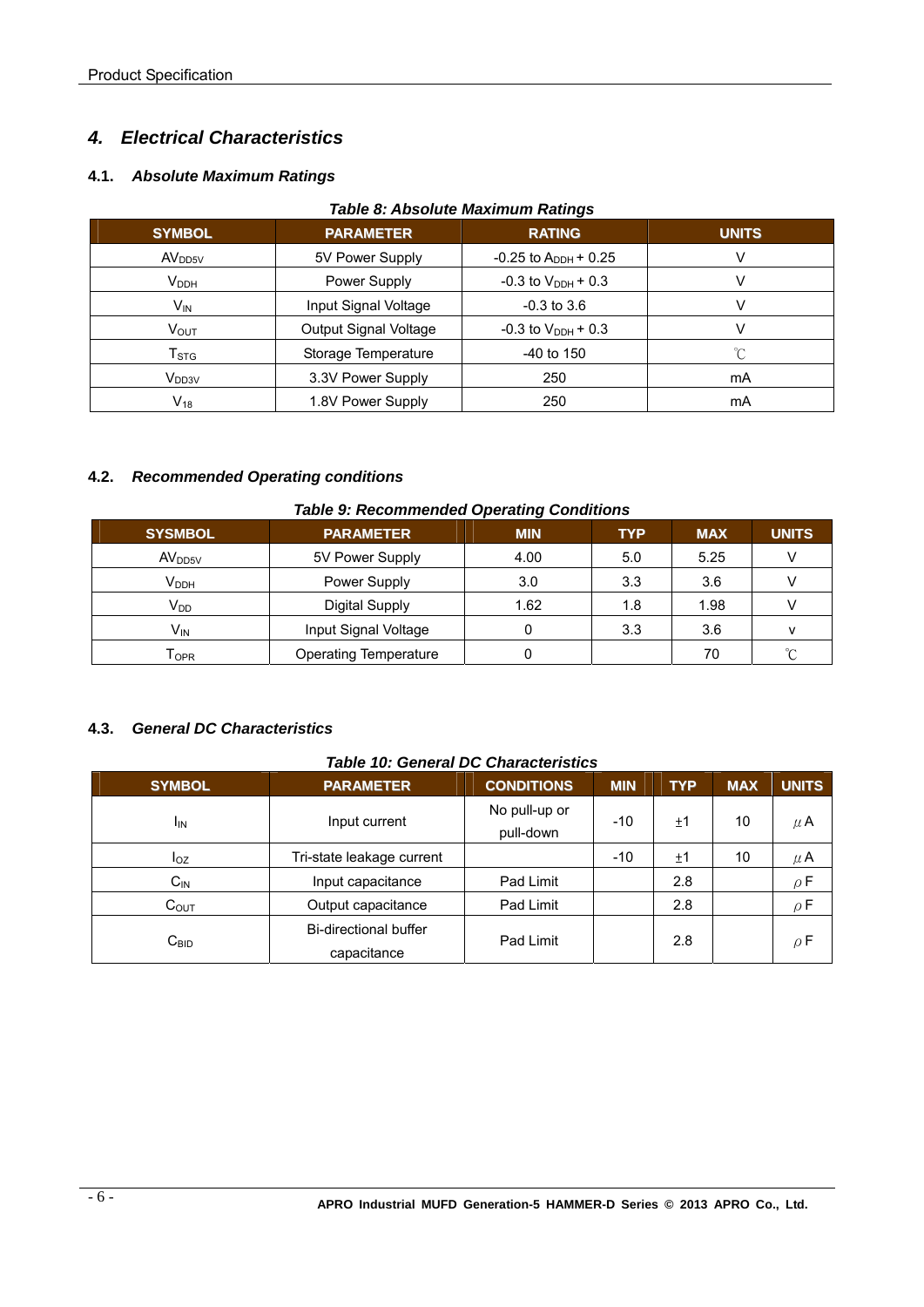## **4.4.** *DC Electrical Characteristics of 3.3V I/O Cells*

| Table 11: Electrical Characteristics of 3.3V I/O Cells |                                     |                                        |               |            |            |             |
|--------------------------------------------------------|-------------------------------------|----------------------------------------|---------------|------------|------------|-------------|
|                                                        |                                     | <b>CONDITIONS</b>                      | <b>LIMITS</b> |            |            |             |
| <b>SYMBOL</b>                                          | <b>PARAMETER</b>                    |                                        | <b>MIN</b>    | <b>TYP</b> | <b>MAX</b> | <b>UNIT</b> |
| V <sub>DDH</sub>                                       | Power supply                        | 3.3V I/O                               | 3.0           | 3.3        | 3.6        | $\vee$      |
| $V_{\parallel}$                                        | Input low voltage                   |                                        |               |            | 0.8        | $\vee$      |
| $V_{ih}$                                               | Input high voltage                  | <b>LVTTL</b>                           | 2.0           |            |            | V           |
| $V_{ol}$                                               | Output low voltage                  | $= 2 \times 16 \text{ mA}$<br>$I_{01}$ |               |            | 0.4        | $\vee$      |
| $V_{oh}$                                               | Output high voltage                 | ∣ =2~16mA<br>$I_{\text{oh}}$           | 2.4           |            |            | V           |
| $R_{\text{pu}}$                                        | Input pull-up resistance            | PU=high, PD=low                        | 55            | 75         | 110        | KΩ          |
| $R_{pd}$                                               | Input pull-down resistance          | PU=high, PD=low                        | 40            | 75         | 150        | KΩ          |
| $I_{\text{in}}$                                        | Input leakage current               | Vin = $V_{DDH}$ or 0                   | $-10$         | $+1$       | 10         | μA          |
| $I_{oz}$                                               | Tri-state output leakage<br>current |                                        | $-10$         | ±1         | 10         | μA          |

**4.5.** *USB Transceiver Characteristics* 

## *Table 12: Electrical characteristics*

| Table TZ. LIECUTCal Characteristics |                          |                           |      |      |      |             |
|-------------------------------------|--------------------------|---------------------------|------|------|------|-------------|
| <b>Symbol</b>                       | <b>Parameter</b>         | <b>Conditions</b>         | Min. | Typ. | Max. | <b>Unit</b> |
| VD33                                | Analog supply Voltage    |                           | 3.0  | 3.3  | 3.6  | V           |
| <b>VDDU</b>                         |                          |                           |      |      |      |             |
| <b>VDDA</b>                         | Digital supply Voltage   |                           | 1.62 | 1.82 | 1.98 | V           |
|                                     |                          | High speed operating      |      |      |      |             |
| $_{\rm lcc}$                        | Operating supply current | at 480 MHz                |      |      | 55   | mA          |
|                                     |                          | In suspend mode,          |      |      |      |             |
| ICC(susp)                           |                          | current with $1.5k\Omega$ |      |      |      |             |
|                                     | Suspend supply current   | pull-up resistor on pin   |      |      | 120  | μA          |
|                                     |                          | RPU disconnected          |      |      |      |             |

## **4.6.** *Static Characteristic*

## *Table 13: Static characteristic: Digital pin*

| <b>Symbol</b>   | <b>Parameter</b>          | <b>Conditions</b> | Min.     | Typ. | Max. | <b>Unit</b> |
|-----------------|---------------------------|-------------------|----------|------|------|-------------|
|                 | Input levels              |                   |          |      |      |             |
| $V_{IL}$        | Low-level input voltage   |                   |          |      | 0.8  |             |
| Vıн             | High-level input voltage  |                   | 2.0      |      |      |             |
| Output levels   |                           |                   |          |      |      |             |
| Vol             | Low level output voltage  |                   |          |      | 0.2  |             |
| V <sub>он</sub> | High-level output voltage |                   | Vddh-0.2 |      |      |             |

#### **VD33=3.0DV~3.6V**;**VDDU,VDDA=1.62V~1.98V**;**Temp=0**℃**~70**℃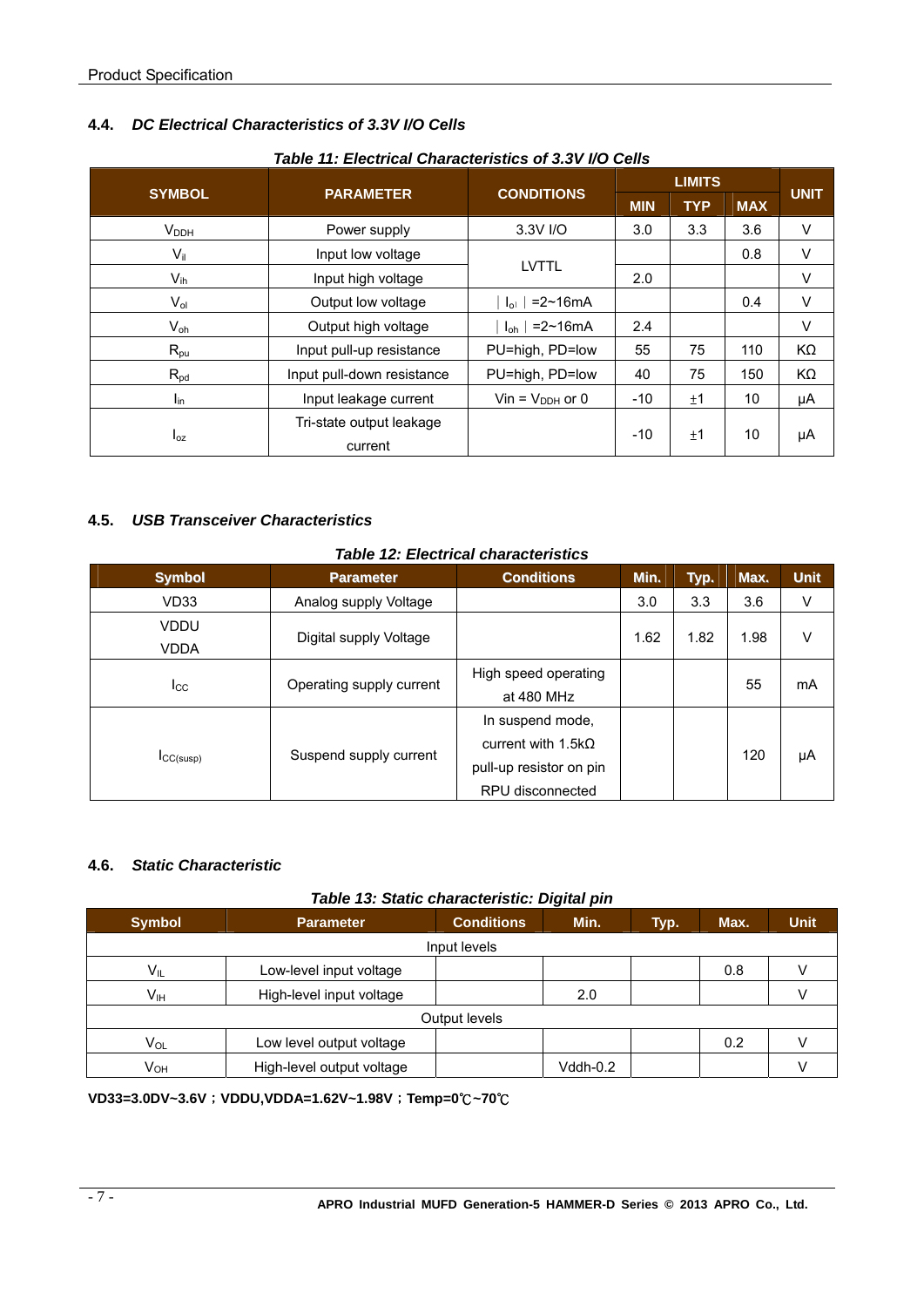| <b>Symbol</b>            | <b>Parameter</b>                                       | $\sim$ . Static characteristic. Analog i/O pin (Di / Dii)<br><b>Conditions</b>       | Min.   | Typ. | Max.   | <b>Unit</b> |  |
|--------------------------|--------------------------------------------------------|--------------------------------------------------------------------------------------|--------|------|--------|-------------|--|
|                          |                                                        | USB 2.0 Transceiver (HS)                                                             |        |      |        |             |  |
|                          | Input Levels (differential receiver)                   |                                                                                      |        |      |        |             |  |
| <b>VHSDIFF</b>           | High speed differential input<br>sensitivity           | $ v_{I(DP)}$ . $v_{I(DM)}$   measured<br>at the connection as<br>application circuit | 300    |      |        | mV          |  |
| <b>V</b> <sub>HSCM</sub> | High speed data signaling<br>common mode voltage range |                                                                                      | $-50$  |      | 500    | mV          |  |
| <b>V</b> <sub>HSSQ</sub> | High speed squelch detection                           | Squelc detected                                                                      |        |      | 100    | mV          |  |
|                          | threshold                                              | No squelch detected                                                                  | 150    |      |        | mV          |  |
|                          | High speed disconnection                               | Disconnection detected                                                               | 625    |      |        | mV          |  |
| <b>V</b> HSDSC           | detection threshold                                    | Disconnection not<br>detected                                                        |        |      | 525    | mV          |  |
|                          |                                                        | <b>Output Levels</b>                                                                 |        |      |        |             |  |
| V <sub>HSOI</sub>        | High speed idle level output<br>voltage (differential) |                                                                                      | $-10$  |      | 10     | mV          |  |
| VHSOL                    | High speed low level output<br>voltage (differential)  |                                                                                      | $-10$  |      | 10     | mV          |  |
| <b>V</b> HSOH            | High speed high level voltage<br>(differential)        |                                                                                      | $-360$ |      | 400    | mV          |  |
| <b>VCHRPJ</b>            | Chirp-J output voltage<br>(differential)               |                                                                                      | 700    |      | 1100   | mV          |  |
| <b>VCHIRPK</b>           | Chirp-K output voltage<br>(differential)               |                                                                                      | $-900$ |      | $-500$ | mV          |  |
|                          |                                                        | Resistance                                                                           |        |      |        |             |  |
|                          | Driver output impedance                                | Equivalent resistance<br>used as internal chip only                                  | 3<br>6 | 9    | Ω      |             |  |
| R <sub>DRV</sub>         |                                                        | Overall resistance<br>including external resistor                                    | 40.5   | 45   | 49.5   |             |  |
| <b>V</b> <sub>TERM</sub> | Termination voltage for pull-up<br>resistor on pin RPU |                                                                                      | 3.0    |      | 3.6    | V           |  |
|                          |                                                        | USB 1.1 Transceiver (FS/LS)                                                          |        |      |        |             |  |
|                          | Input Levels (differential receiver)                   |                                                                                      |        |      |        |             |  |
| $V_{DI}$                 | Differential input sensitivity                         | $V_{I(DP)}$ - $V_{I(DM)}$                                                            | 0.2    |      |        | V           |  |
| $V_{CM}$                 | Differential common mode<br>voltage                    |                                                                                      | 0.8    |      | 2.5    | $\vee$      |  |
|                          | Input Levels (single-ended receivers)                  |                                                                                      |        |      |        |             |  |
| $V_{SE}$                 | Single ended receiver<br>threshold                     |                                                                                      | 0.8    |      | 2.0    | $\vee$      |  |
| <b>Output Levels</b>     |                                                        |                                                                                      |        |      |        |             |  |
| $V_{OL}$                 | Low-level output voltage                               |                                                                                      | 0      |      | 0.3    | V           |  |
| $V_{OH}$                 | High-level output voltage                              |                                                                                      | 2.8    |      | 3.6    | V           |  |

## *Table 14: Static characteristic: Analog I/O pin ( DP / DM )*

**VD33=3.0DV~3.6V**;**VDDU,VDDA=1.62V~1.98V**;**Temp=0**℃**~70**℃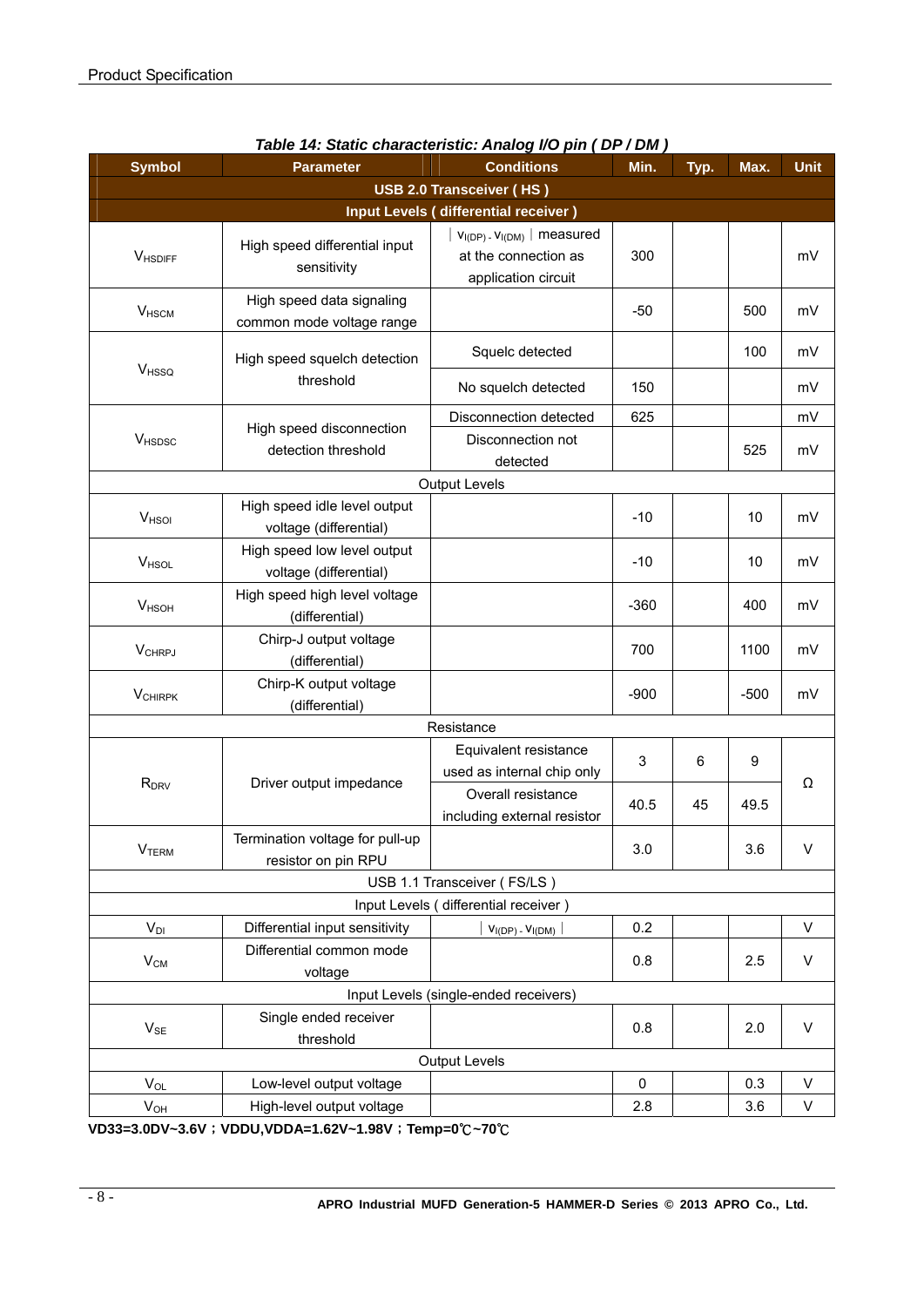## **4.7.** *Dynamic Characteristic*

| <b>Symbol</b>            | rable 15: Dynamic characteristic: Analog I/O pins ( DP DM )<br><b>Parameter</b> | <b>Conditions</b>                                                                   | Min. | Typ. | Max. | <b>Unit</b> |
|--------------------------|---------------------------------------------------------------------------------|-------------------------------------------------------------------------------------|------|------|------|-------------|
|                          | <b>Driver Characteristics</b>                                                   |                                                                                     |      |      |      |             |
|                          |                                                                                 | <b>High-Speed Mode</b>                                                              |      |      |      |             |
| $t_{HSR}$                | High-speed differential rise<br>time                                            | $V_{I(DP)}$ . $V_{I(DM)}$   measured<br>at the connection as<br>application circuit | 500  |      |      | ps          |
| $t_{HSF}$                | High-speed differential fall time                                               |                                                                                     | 500  |      |      | ps          |
|                          |                                                                                 | Full-Speed Mode                                                                     |      |      |      |             |
| $t_{FR}$                 | Rise time                                                                       | CL=5pF; 10 to 90% of  <br>$V_{OH}$ $V_{OL}$   ;                                     | 4    |      | 20   | ns          |
| $t_{\text{FF}}$          | Fall time                                                                       | CL=5pF; 90 to 10% of  <br>$V_{OH}$ . $V_{OL}$   ;                                   | 4    |      | 20   | ns          |
| $t_{FRMA}$               | Differential rise / fall time<br>matching $(t_{FR}/t_{FF})$                     | Excluding the frist<br>transition from idle mode                                    | 90   |      | 110  | %           |
| <b>V<sub>CRS</sub></b>   | Output signal crossover<br>voltage                                              | Excluding the first<br>transition from idle mode                                    | 1.3  |      | 2.0  | V           |
|                          |                                                                                 | Low-Speed Mode                                                                      |      |      |      |             |
| $t_{LR}$                 | Rise time                                                                       | CL=200pF-600pF;<br>10 to 90% of<br>$V_{OH}$ . $V_{OL}$   ;                          | 75   |      | 300  | ns          |
| t <sub>LF</sub>          | Fall time                                                                       | CL=200pF-600pF;<br>90 to 10% of<br>$V_{OH}$ - $V_{OL}$   ;                          | 75   |      | 300  | ns          |
| <b>t</b> <sub>LRMA</sub> | D Differential rise / fall time<br>matching ( $t_{LR}$ , $t_{LF}$ )             | Excluding the first<br>transition from idle mode                                    | 80   |      | 125  | %           |
| <b>V<sub>CRS</sub></b>   | Output signal crossover<br>voltage                                              | Excluding the first<br>transition from idle mode                                    | 1.3  |      | 2.0  | $\vee$      |
| <b>V<sub>OH</sub></b>    | High-level output voltage                                                       |                                                                                     | 2.8  |      | 3.6  | V           |

## *Table 15: Dynamic characteristic: Analog I/O pins ( DP DM )*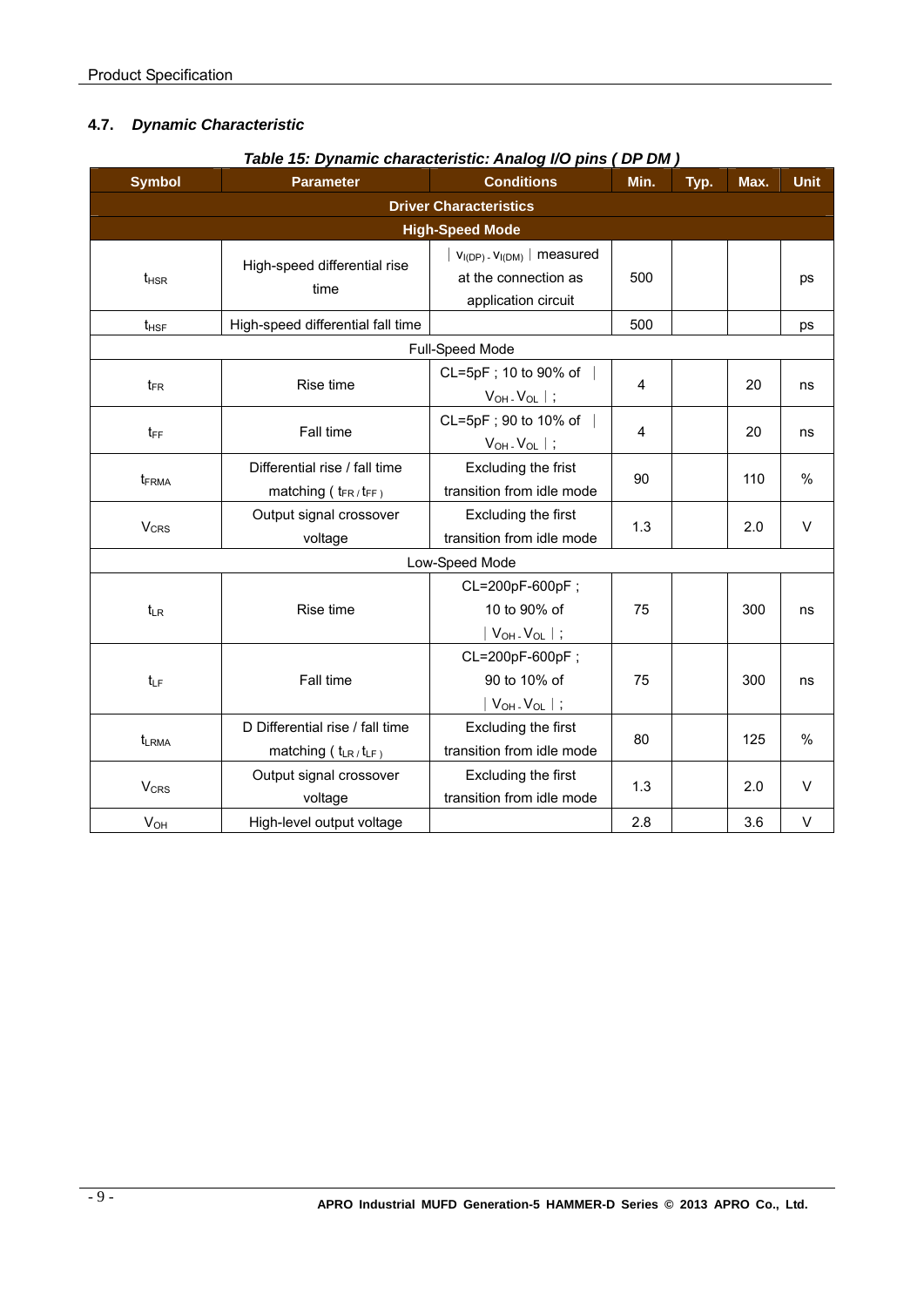## *Appendix A. Ordering Information*

## **1. Part Number**

| <b>MUFD - Generation 5 - HAMMER-D Series Industrial USB Flash Disk</b> |                                                |                                                     |  |  |  |
|------------------------------------------------------------------------|------------------------------------------------|-----------------------------------------------------|--|--|--|
| Grade                                                                  | Standard Grade $0^{\circ}$ C ~ 70 $^{\circ}$ C | Industrial Grade -40 $^{\circ}$ C ~ 85 $^{\circ}$ C |  |  |  |
| <b>128MB</b>                                                           | $SMUFD128M - ADCSC - 5/C$                      | WMUFD128M $-$ ADISI $-$ 5/C                         |  |  |  |
| 256MB                                                                  | $SMUFD256M - ADCSC - 5/C$                      | WMUFD256M $-$ ADISI $-$ 5/C                         |  |  |  |
| 512MB                                                                  | $SMUFD512M - ADCSC - 5/C$                      | WMUFD512M $-$ ADISI $-$ 5/C                         |  |  |  |
| 1 <sub>GB</sub>                                                        | $SMUFD001G - ADCSC - 5/C$                      | WMUFD001G $-$ ADISI $-$ 5/C                         |  |  |  |
| 2GB                                                                    | $SMUFD002G - ADCSC - 5/C$                      | WMUFD002G $-$ ADISI $-$ 5/C                         |  |  |  |
| 4GB                                                                    | $SMUFD004G - ADCSC - 5/C$                      | WMUFD004G $-$ ADISI $-$ 5/C                         |  |  |  |
| 8GB                                                                    | $SMUFD008G - ADCSC - 5/C$                      | WMUFD008G $-$ ADISI $-$ 5/C                         |  |  |  |

## **2. Part Number Decoder**

## **X1 X2 X3 X4 X5 X6 X7 X8 X9**-**X11 X12 X13 X14 X15**-**5 / C**

## **X1** : Grade

**S :** Standard Grade – operating temperature 0º C ~ 70 º C **W :** Industrial Grade – operating temperature -40º C ~ 85 ºC

**X2** : The material of case **M :** Semi-metal / Metal case

**X3 X4 X5** : Product category **UFD :** USB 2.0 Flash Disk

| X6 X7 X8 X9 : Capacity |       |
|------------------------|-------|
| 128M :                 | 128MB |
| 256M :                 | 256MB |
| 512M :                 | 512MB |
| 001G:                  | 1GB   |
| 002G :                 | 2GB   |
| 004G :                 | 4GB   |
| 008G :                 | 8GB   |
|                        |       |



**X12** : Controller version **A, B, C, D….** 



**X14** : Flash IC **S :** Samsung SLC-NAND Flash IC

**X15** : Flash IC grade / Type

- **C :** Commercial grade
- **I :** Industrial grade

**5** : Generation of housing design **5:** Generation 5

- **C** : Reserved for specific requirement
- **C:** Option for Conformal-coating on PCBA